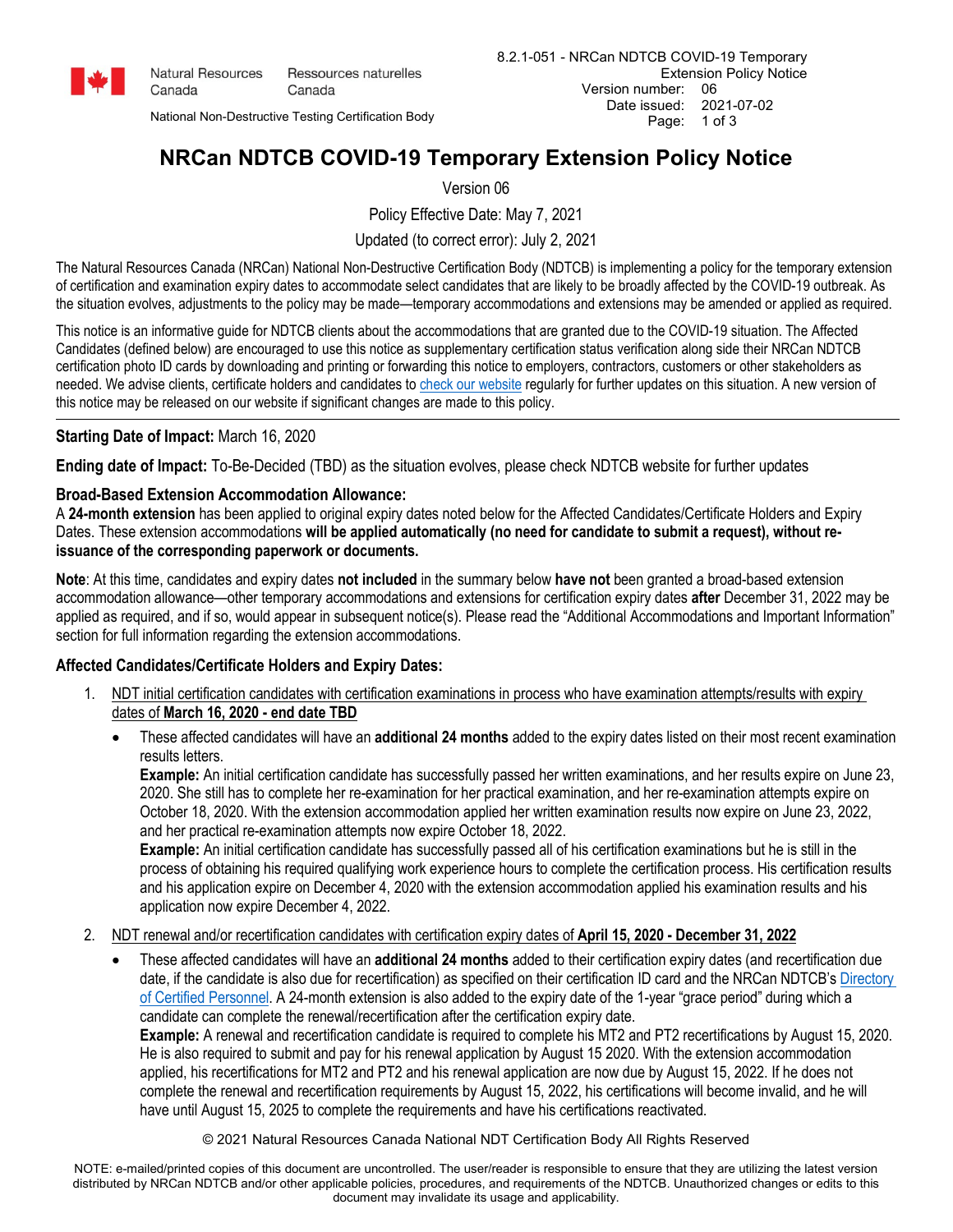

Canada

**Natural Resources** Ressources naturelles Canada

National Non-Destructive Testing Certification Body

- The affected candidates who also have examinations in process, and have a 6-month (levels 1 & 2) or 12-month (level 3) period to complete their re-examinations before the successful exam parts (and/or practical subparts) expire will have an **additional 24 months** added to the expiry date of their re-examination attempts/exam results. **Example:** The same candidate attempted his MT2 recertification exam on January 12, 2020 but failed one specimen. The candidate's 6-month time period to complete the re-examination attempts expires July 12, 2020. However, with the extension accommodation applied his re-examination attempts will now expire July 12, 2022.
- 3. NDT certificate holders due to complete their annual visual acuity test (i.e. vision test) from **March 16 2020 December 31, 2022**
	- These affected candidates will have an **additional 24 months** added to their due date for their annual vision test. Please note that the extension accommodation for annual visual acuity test does not supersede or augment the extension provided for NDT renewal candidates. (I.e. if a candidate's renewal is due prior to their annual vision test due date, the candidate must still provide a completed and up-to-date vision test report form with their renewal application prior to their certification expiry date.) **Example:** A certificate holder (not due for renewal until 2022) is due to complete her annual vision test by August 28, 2020. With the extension accommodation applied, she now has until August 28, 2022 to complete her annual vision test. **Example:** A certificate holder (due for renewal June 15, 2020—now July 15, 2022 with the extension) is due to complete his annual vision test by August 10, 2020. With the extension accommodation applied, he technically will have until August 10, 2022 to complete his annual vision test, but will likely need to complete the vision test sooner in order to submit an up-to-date vision test report with his renewal application by July 15, 2022.
- 4. XRF renewal and recertification candidates with certification expiry dates of **March 16 2020 December 31, 2022**
	- These affected candidates will have an **additional 24 months** added to their certification expiry date for renewal or recertification as specified on their certification ID card and the NRCan NDTCB'[s Directory of Certified Personnel.](https://www.nrcan.gc.ca/mining-materials/non-destructive-testing/8600)  **Example:** An XRF renewal candidate is required to submit and pay for his renewal application by his certification expiry date on May 29, 2020. With the extension accommodation applied, his renewal application is now due May 29, 2022.
- 5. EDO photo ID card renewal candidates with expiry dates of **March 16 2020 December 31, 2022**
	- These affected candidates will have an **additional 24 months** added to the NRCan NDTCB photo ID card expiry date as specified on their certification ID card. **Example:** A certified EDO's NRCan Photo ID card expires on July 14, 2020 and she is required to submit and pay for the renewal application by that date. With the extension accommodation applied, her photo ID card now expires July 14, 2022.

### **Additional Accommodations and Important Information**

Extension accommodation applied to recertification "grace period" for NDT and/or XRF recertification candidates whose certifications expired between January 15, 2020 and March 15, 2020

• These affected candidates will have an **additional 24 months** added to their 1-year recertification "grace period" (which begins upon certification expiry). Note: This extension accommodation **does not** apply to NDT or XRF certified personnel who were due for renewal only between the dates of January 15, 2020 - March 15, 2020; it only applies to XRF candidates who were due for recertification and/or NDT candidates who were due for **both** renewal and recertification during those dates. **Example:** A renewal **and** recertification candidate whose NDT certifications expired February 15, 2020 has a 1-year "grace period" (i.e. until February 15, 2021) during which he must complete **all** renewal and recertification requirements in order to reactivate his certifications. With the extension accommodation applied, he now has until February 15, 2023 to complete **all** renewal and recertification requirements in order to reactivate his certifications.

Extension accommodation applied to NDT recertification re-examination attempts/results (in process) for recertification candidates whose certifications expired January 15, 2020, February 15, 2020 or March 15, 2020:

• These affected candidates who have recertification re-examination **attempts/results that expire(d) March 16, 2020 and later** will have an **additional 24 months** added to the expiry date of their re-examination attempts/exam results. Please note that the accommodation for results **does not** supersede the recertification "grace period" after the certification expiry date—these recertification candidates must still complete their recertifications (and renewals) within the time period of the "grace period" as described above.

**Example:** A renewal **and** recertification candidate who expired January 15, 2020 attempted her UT2 recertification examination on October 19, 2019. She failed one specimen and has/had until April 19, 2020 to complete the re-examination for the failed

© 2021 Natural Resources Canada National NDT Certification Body All Rights Reserved

NOTE: e-mailed/printed copies of this document are uncontrolled. The user/reader is responsible to ensure that they are utilizing the latest version distributed by NRCan NDTCB and/or other applicable policies, procedures, and requirements of the NDTCB. Unauthorized changes or edits to this document may invalidate its usage and applicability.